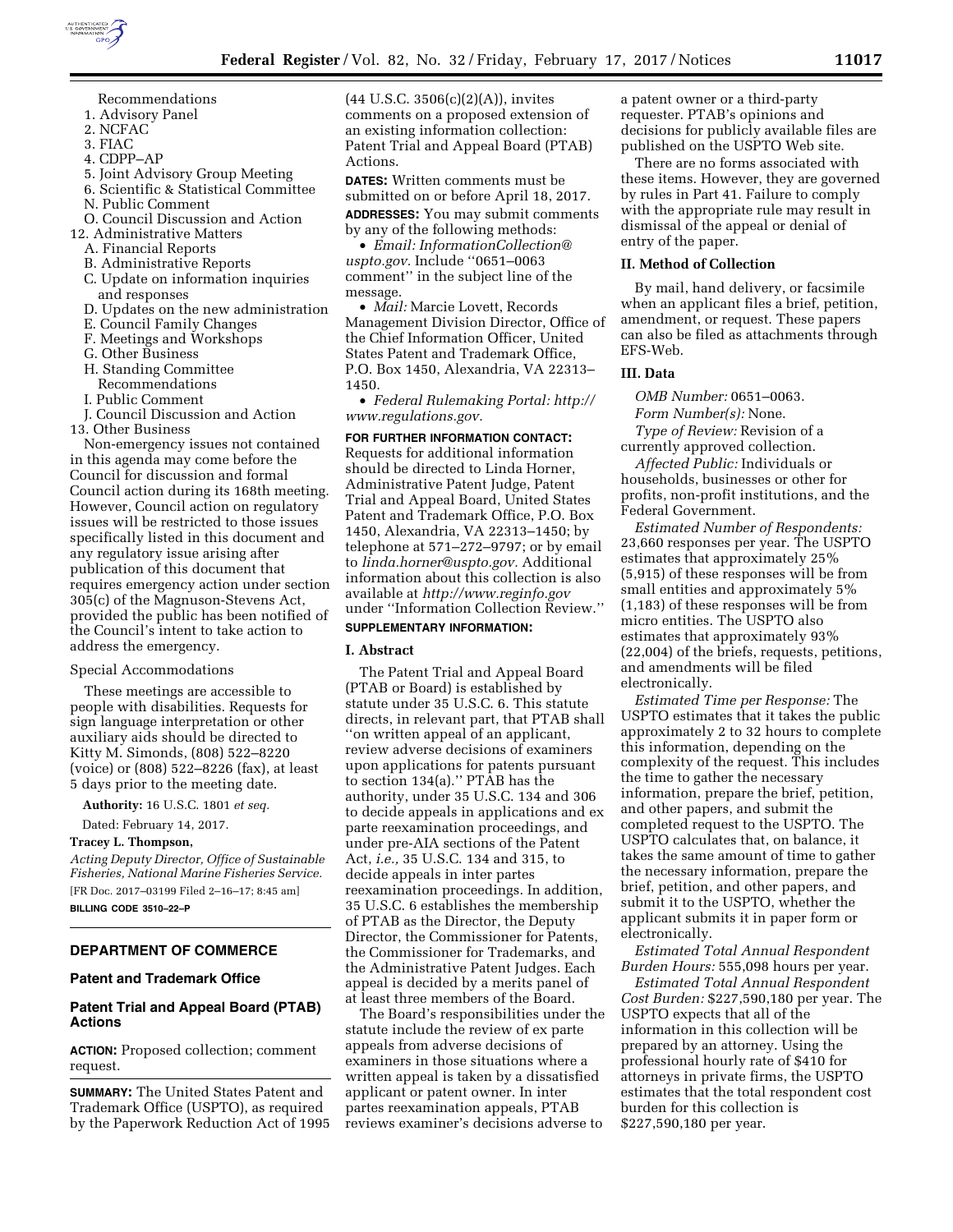| IC#  | Item                                                                                | Estimated<br>time for<br>response<br>(hours) | Estimated<br>annual<br>responses | Estimated<br>annual burden<br>hours | Rate<br>(S/hr) |
|------|-------------------------------------------------------------------------------------|----------------------------------------------|----------------------------------|-------------------------------------|----------------|
|      |                                                                                     |                                              | 19                               | 38                                  | \$410          |
|      |                                                                                     |                                              | 248                              | 496                                 | 410            |
| 2    |                                                                                     | 32                                           | 1.135                            | 36,320                              | 410            |
| 2    |                                                                                     | 32                                           | 15.077                           | 482.464                             | 410            |
|      |                                                                                     |                                              | 463                              | 2,315                               | 410            |
| 3    |                                                                                     |                                              | 6.151                            | 30.755                              | 410            |
| 4    |                                                                                     |                                              | 31                               | 155                                 | 410            |
|      | Electronic Request for Rehearing Before the PTAB                                    |                                              | 411                              | 2.055                               | 410            |
| 5    | Petitions to the Chief Administrative Patent Judge<br>Under 37 CFR 41.3.            |                                              |                                  | 36                                  | 410            |
|      | Electronic Petitions to the Chief Administrative Patent<br>Judge Under 37 CFR 41.3. |                                              | 116                              | 464                                 | 410            |
| Tota |                                                                                     |                                              | 23.660                           | 555.098                             |                |

*Estimated Total Annual Non-Hour Respondent Cost Burden:*  \$46,049,937.65 per year (\$46,039,250 in fees and \$10,687.50 in postage costs).

There are no maintenance, operation, capital start-up, or recordkeeping costs associated with this information collection. However, this collection

does have annual (non-hour) costs in the form of postage costs and fees, which are listed in the tables below.

| IC#   | Item                                                                                                             | Annual<br>estimated<br>responses | Fee<br>$($ \$ | Total cost<br>(S) |
|-------|------------------------------------------------------------------------------------------------------------------|----------------------------------|---------------|-------------------|
|       | Filing a Brief in Support of an Appeal in an Application or Ex Parte Re-<br>examination Proceeding to the Board. | 16,202                           | \$0.00        | \$0.00            |
| 2     | Filing a brief in support of an appeal in an inter partes reexamination<br>proceeding (large).                   | 10                               | 2,000.00      | 20,000.00         |
| 2     | Filing a brief in support of an appeal in an inter partes reexamination<br>proceeding (small).                   |                                  | 1,000.00      | 1,000.00          |
| 2     | Filing a brief in support of an appeal in an inter partes reexamination<br>proceeding (micro).                   |                                  | 500.00        | 500.00            |
|       | Forwarding an Appeal in an Application or Ex Parte Reexamination<br>Proceeding to the Board (large).             | 11,341                           | 2,000.00      | 22,682,000.00     |
|       | Forwarding an Appeal in an Application or Ex Parte Reexamination<br>Proceeding to the Board (small).             | 4,051                            | \$1,000.00    | 4,051,000.00      |
|       | Forwarding an Appeal in an Application or Ex Parte Reexamination<br>Proceeding to the Board (micro).             | 810                              | 500.00        | 405,000.00        |
| 4     |                                                                                                                  | 18,900                           | 800.00        | 15,120,000.00     |
| 4     |                                                                                                                  | 6,750                            | 400.00        | 2,700,000.00      |
| 4     |                                                                                                                  | 1,350                            | 200.00        | 270,000.00        |
| 5     |                                                                                                                  | 508                              | 1,300.00      | 660,400.00        |
| 5     |                                                                                                                  | 181                              | 650.00        | 117,650.00        |
| 5     |                                                                                                                  | 36                               | 325.00        | 11,700.00         |
| Total |                                                                                                                  | 60,139                           |               | 46,039,250.00     |

The briefs, petitions, and other papers may be submitted by mail through the United States Postal Service. The USPTO expects the items in this collection to be mailed by Express Mail using the flat rate envelope, which can

accommodate both the varying submission weights of these submissions and the various postal zones. Using the Express Mail flat rate cost for mailing envelopes, the USPTO estimates that the average cost for

sending these submissions by Express Mail will be \$6.45 and that approximately 1,657 will be mailed to the USPTO. The USPTO estimates that the total postage cost for this collection will be \$10,687.65 per year.

| IC#                            | Item | Responses          | Postage<br>costs       | Total<br>Postage cost            |
|--------------------------------|------|--------------------|------------------------|----------------------------------|
| 2 !                            |      | 19<br>1.135<br>463 | \$6.45<br>6.45<br>6.45 | \$122.55<br>7.320.75<br>2,986.35 |
|                                |      | 31                 | 6.45<br>6.45           | 199.95<br>58.05                  |
| <b>Total Postage</b><br>Costs. |      | .657               |                        | 10.687.65                        |